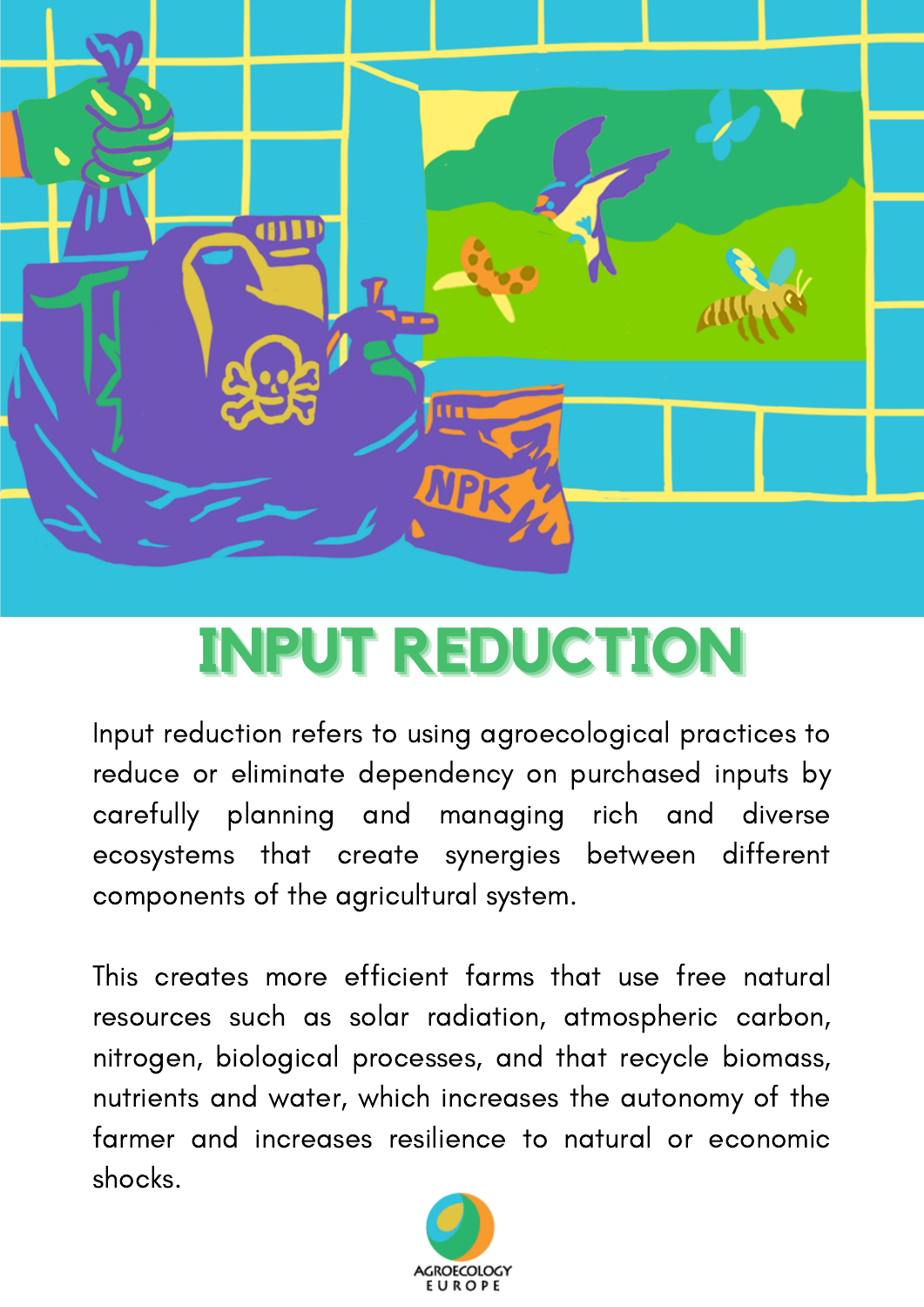# **PURCHASED INPUTS:**

# **CAN BE REPLACED BY A SET OF AGROECOLOGICAL PRACTICES SUCH AS:**

# **Legumes**

valuing their ability to catch nitrogen from the air (Biological Nitrogen Fixation)

### **Manure**

Grazing animals through arable land, or importing their manure from one part of the farm (or a neighbouring farm) to the other

### **Compost**

Using plant and food waste to fertilise the soil

### **Silvopasture**

Grazing animals through productive (e.g. fruit or nut) trees in order to fertilise the soil

## **Direct drilling**

Sowing crops directly into the previous season's crop stubble in order to engage in no-till practices and benefit from the nutrients found within the stubble

# **Nitrogen Fertilizer**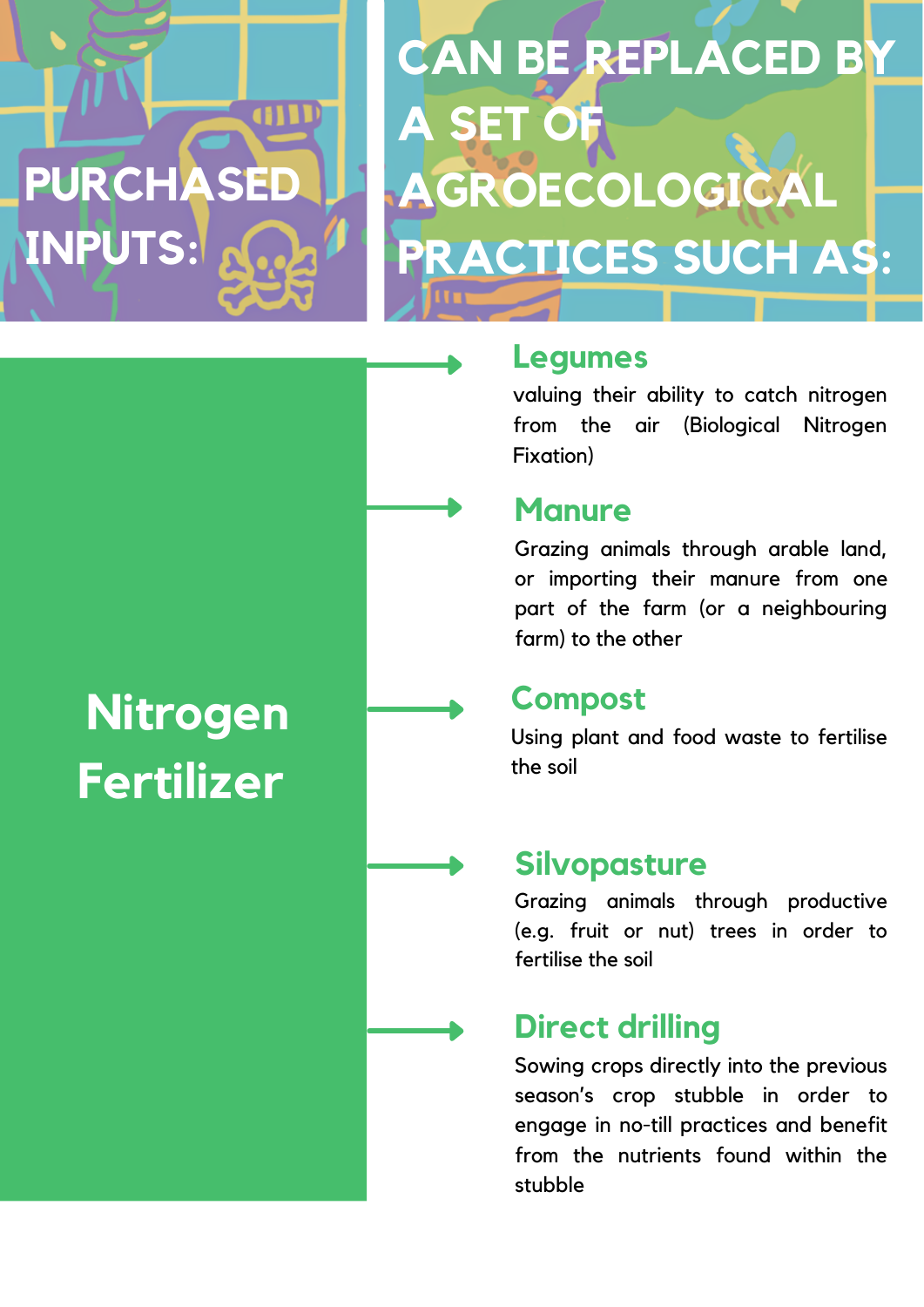# **Pesticides and Herbicides**

#### **Crop rotations**

Rotating different varieties of crops on the same parcel of land in order to control weed growth and manage pests without chemicals

#### **Intercropping**

Growing different varieties of plants in the same plot, at the same time, in order for crops to benefit from one another by repelling pests, attracting beneficial insects and managing weeds

### **Functional biodiversity within agroecosystems**

Including functional biodiversity within agroecosystems (i.e. around the fields) enhances the regulation of pests (see the role of hedges in the factsheet on synergies)

#### **Grazing**

Using grassland and rangelands for feed to increase animal welfare, environmental benefits, biodiversity and economic stability

### **On farm feed production**

Growing any livestock feed requirements within the farm

#### **Agroforestry**

Using branches, nuts, fruits and leaves from trees to supplement other feed requirements

#### **Waste products**

Using by-products from local industries that would otherwise go to waste for feed (e.g. spent grain from breweries fed to pigs)

**Feed**